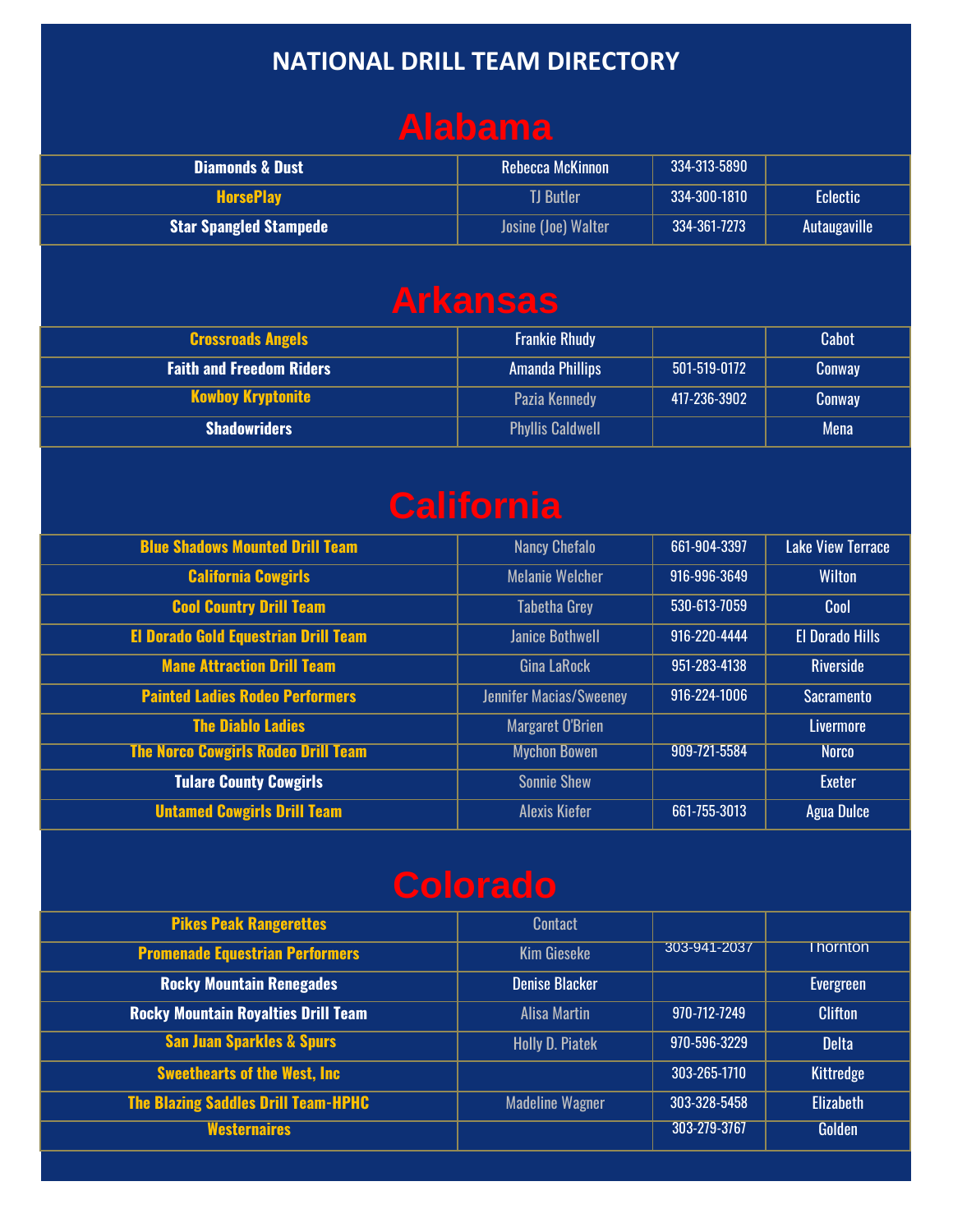| <b>Florida</b>                                       |                         |              |                     |
|------------------------------------------------------|-------------------------|--------------|---------------------|
| <b>Aftershock Drill Team</b>                         | <b>Rachel Vaa</b>       | 512-501-0815 | <b>Fort Myers</b>   |
| <b>American Spirit Youth Drill Team</b>              | <b>Kimberly Herceg</b>  | 386-456-8529 | <b>Lake Helen</b>   |
| <b>Crossfire Cowgirls Rodeo Drill Team</b>           | <b>Lynne Crawford</b>   | 386-466-4000 | <b>Lake City</b>    |
| <b>Freedom Riders</b>                                | Sonja Green             |              | Lake Helen          |
| <b>Homestead Everglades Posse Mounted Drill Team</b> | <b>Annette Munz</b>     | 305-878-9512 | <b>Homestead</b>    |
| <b>Just Horse'n Around</b>                           | <b>Kellie Agullera</b>  | 239-691-3772 | <b>Fort Myers</b>   |
| <b>Leather and Lace Equestrian Drill Team</b>        | <b>Mercedes Crosier</b> |              | <b>Bradenton</b>    |
| <b>Outsiders Drill Team</b>                          | <b>Rebel Johnson</b>    |              | <b>West Palm</b>    |
| <b>Paso Espiritu Drill Team</b>                      | <b>Aimee Thomas</b>     | 352-266-1526 | <b>Ocala</b>        |
| <b>Puttin' On The Bitz</b>                           | Linda Woulf             | 352-239-3635 | <b>Williston</b>    |
| <b>Silver Sands Bridle Club Spirit Riders</b>        | <b>Sandy Rakauskas</b>  | 386-788-8586 | Port Orange         |
| <b>The Renegades Mounted Drill Team</b>              | <b>Cassy Morgan</b>     | 352-281-2215 | <b>High Springs</b> |

# **Georgia**

| <b>Madison County Cowboys &amp; Angels</b>   | <b>Meredith Hawks</b>         | 706-202-4196 | <b>Madison Co.</b> |
|----------------------------------------------|-------------------------------|--------------|--------------------|
| <b>Coweta County Chicks In Chaps</b>         | <b>Denise Chrzanowski</b>     | 901-679-9569 | <b>Brooks</b>      |
| <b>Diamond D Cowgirls</b>                    | <b>Elizabeth Dabney Smith</b> | 404-695-1662 | <b>Monroe</b>      |
| <b>G.R.I.T.S - Girls Raised in The South</b> | <b>Jenny Liedberg</b>         | 706-206-7010 | <b>Colbert</b>     |
| <b>Lady Cadence</b>                          | <b>Kimberly Thurston</b>      | 470-349-9849 | <b>Waco</b>        |
| <b>Northeast Georgia Free Spirits</b>        | <b>Lauren Cummings</b>        | 706-201-5625 | Royston            |
| <b>Peach State Stampede</b>                  | Savanna Taylor                | 706-716-4853 | <b>Toccoa</b>      |
| <b>Reining Chaos</b>                         | <b>Jennifer Richter</b>       | 404-402-2019 | <b>Comer</b>       |
| <b>Sass 'n Saddles</b>                       | <b>Kaitlyn Byers</b>          | 770-722-3393 | <b>Jasper</b>      |
| <b>Southern Sweethearts Rodeo Drill Team</b> | <b>Ruth Wilson</b>            |              | Lexington          |

| <b>Idaho</b>                                  |                          |              |                   |  |
|-----------------------------------------------|--------------------------|--------------|-------------------|--|
| <b>Renegade Riders</b>                        | <b>Stephanie Kraft</b>   | 208-317-2655 | Pocatello         |  |
| <b>Kansas</b>                                 |                          |              |                   |  |
| <b>The American Freedom Riders Drill Team</b> | <b>Lana Stolzenburg</b>  | 785-446-3465 | Concordia         |  |
| <b>Kentucky</b>                               |                          |              |                   |  |
| <b>Montgomery County Wranglers</b>            | <b>Stephanie Mccarty</b> | 859-585-4132 | Mt. Sterling      |  |
| <b>Young Guns 4-H Drill Team</b>              | <b>Joyce Voet</b>        | 859-630-4566 | <b>Burlington</b> |  |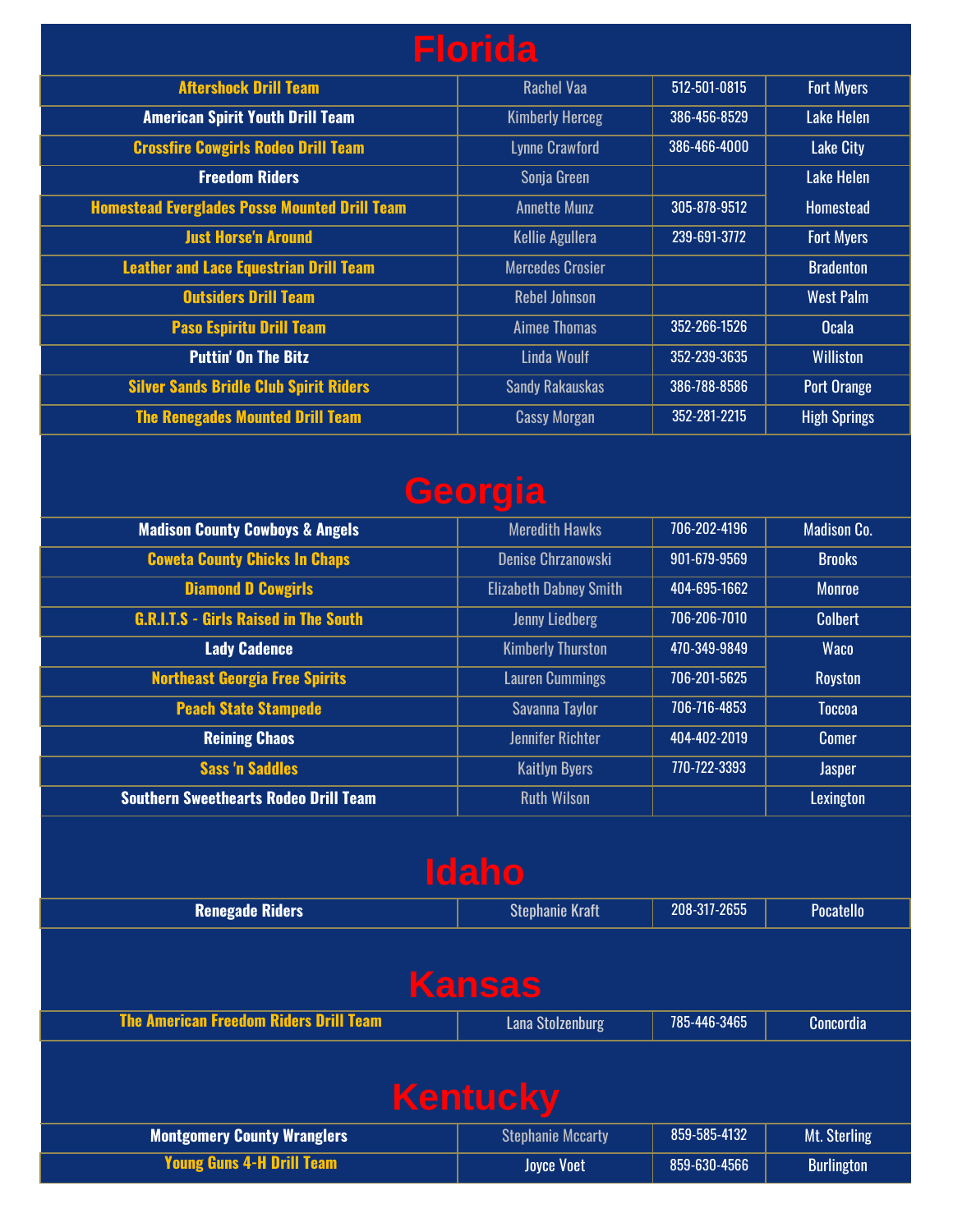| <b>Mid America Cowgirls Rodeo Drill Team</b>                                                 | <b>Debbie Dunphy</b>                            | 269-369-3174                 | <b>Three Oaks</b>                                                                                                                                                 |
|----------------------------------------------------------------------------------------------|-------------------------------------------------|------------------------------|-------------------------------------------------------------------------------------------------------------------------------------------------------------------|
|                                                                                              |                                                 |                              |                                                                                                                                                                   |
|                                                                                              | <b>Missouri</b>                                 |                              |                                                                                                                                                                   |
| <b>Faith Renewed Drill Team</b>                                                              | <b>Dallas Shrewsbury</b>                        | 660-621-0061                 | <b>Pilot Grove</b>                                                                                                                                                |
| <b>Southern Sweethearts Performance Team</b>                                                 | <b>Team Email</b>                               | 417-849-2666                 | <b>Fair Grove</b>                                                                                                                                                 |
|                                                                                              | <b>Montana</b>                                  |                              |                                                                                                                                                                   |
| <b>Ramblin' Rose</b>                                                                         | <b>Lyndee Fogel</b>                             |                              | <b>Dillon</b>                                                                                                                                                     |
| <b>Trailblazers Equine Drill Team</b>                                                        | <b>Mary VanDerveer</b>                          |                              | <b>Kalispell</b>                                                                                                                                                  |
|                                                                                              |                                                 |                              |                                                                                                                                                                   |
|                                                                                              | <b>New Mexico</b>                               |                              |                                                                                                                                                                   |
|                                                                                              |                                                 |                              |                                                                                                                                                                   |
| <b>Bucking Belles (and Buckles) Drill Team</b>                                               | <b>Ta-Willow Romero</b>                         | 505-321-7387                 | <b>Moriarty</b>                                                                                                                                                   |
|                                                                                              |                                                 |                              |                                                                                                                                                                   |
|                                                                                              |                                                 |                              |                                                                                                                                                                   |
|                                                                                              |                                                 |                              |                                                                                                                                                                   |
|                                                                                              |                                                 |                              |                                                                                                                                                                   |
|                                                                                              |                                                 |                              |                                                                                                                                                                   |
|                                                                                              | <b>North Carolina</b>                           |                              |                                                                                                                                                                   |
| <b>Love Valley Misfits</b>                                                                   | <b>Julie Sneed</b>                              | 704-838-6957                 |                                                                                                                                                                   |
| <b>Triple H Mounted Drill Team</b>                                                           | <b>B. J. Waelz</b>                              | 704-689-2547                 |                                                                                                                                                                   |
|                                                                                              |                                                 |                              |                                                                                                                                                                   |
|                                                                                              |                                                 |                              |                                                                                                                                                                   |
|                                                                                              | <b>New York</b>                                 |                              |                                                                                                                                                                   |
| <b>The Spirit of Long Island</b>                                                             | <b>Loretta Hall</b>                             | 000-000-0000                 |                                                                                                                                                                   |
| <b>Total Chaos Rodeo Drill Team</b>                                                          | <b>Lynn Hopper Whitney</b>                      | $000 - 000 - 0000$           |                                                                                                                                                                   |
|                                                                                              |                                                 |                              |                                                                                                                                                                   |
|                                                                                              |                                                 |                              |                                                                                                                                                                   |
|                                                                                              | <b>Ohio</b>                                     |                              |                                                                                                                                                                   |
| <b>Midwest Express</b>                                                                       | <b>Amy Bush</b>                                 | 937-308-9030<br>330-540-7150 |                                                                                                                                                                   |
| <b>Northeast Ohio Boot Scootin' Buckeyes</b>                                                 | <b>Wendy Brothag</b><br><b>Katie Malanowski</b> |                              |                                                                                                                                                                   |
| <b>Cherokee Stables All Standardbred Drill Team</b><br><b>Renegade Equestrian Drill Team</b> | <b>Sheri Stephens</b>                           | 614-325-0262                 |                                                                                                                                                                   |
| <b>Silver Lining Drill Team</b>                                                              | <b>Lori Norris</b>                              |                              |                                                                                                                                                                   |
|                                                                                              |                                                 |                              |                                                                                                                                                                   |
|                                                                                              |                                                 |                              | <b>Love Valley</b><br><b>Cherryville</b><br><b>Islip</b><br>Parish<br><b>Dayton</b><br><b>Cortland</b><br><b>Growve City</b><br><b>Orient</b><br><b>Tipp City</b> |
|                                                                                              | <b>Oklahoma</b>                                 |                              |                                                                                                                                                                   |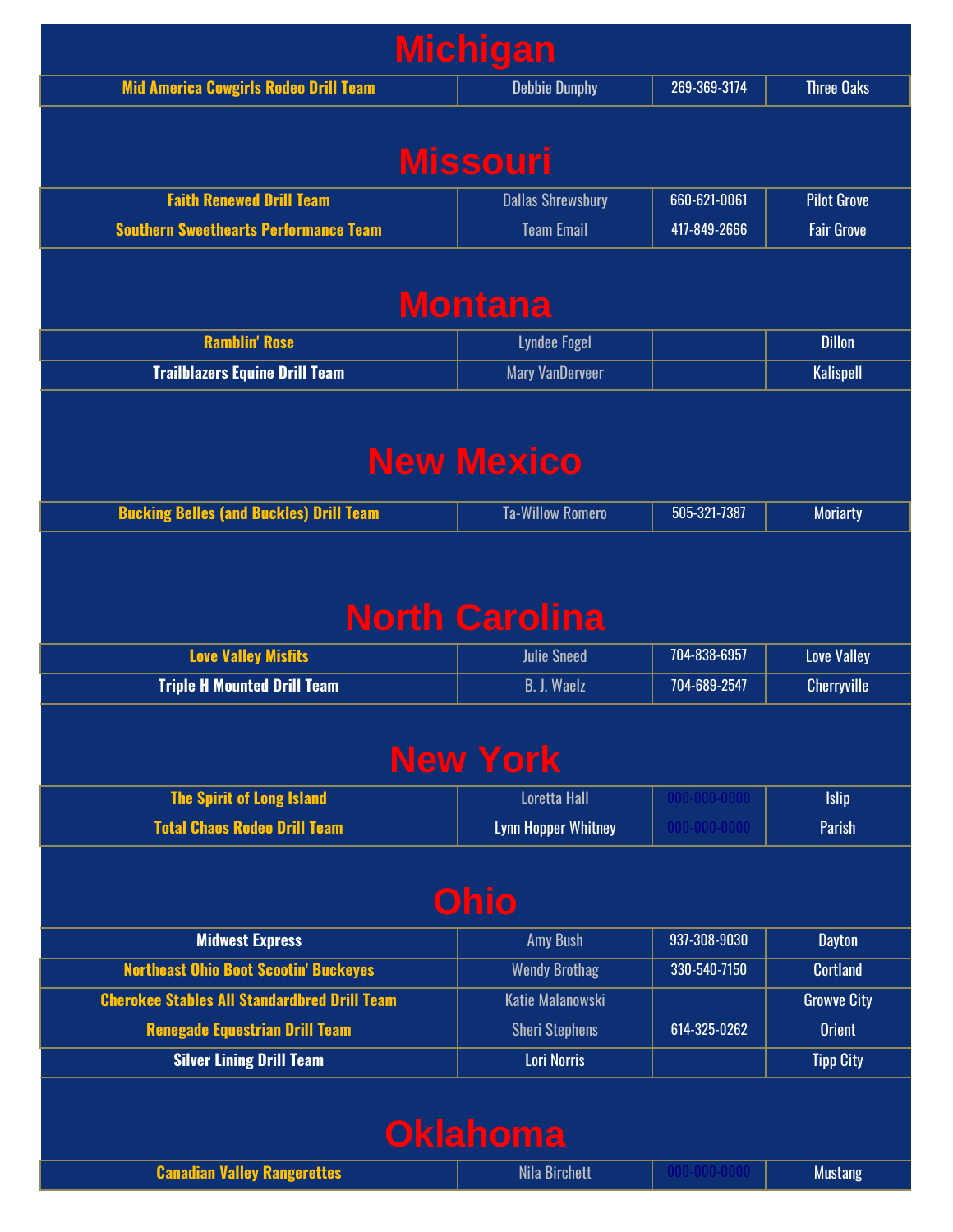| <b>Choctaw Dancing Hooves</b>            | <b>Tracy Lee Izell</b>                      | 000-000-000  | <b>Choctaw</b>         |  |  |
|------------------------------------------|---------------------------------------------|--------------|------------------------|--|--|
|                                          |                                             |              |                        |  |  |
| <b>Oregon</b>                            |                                             |              |                        |  |  |
|                                          |                                             |              |                        |  |  |
| <b>Rim Rock Riders Drill Team</b>        | <b>Krissten Perna</b>                       | 541-788-2844 | <b>Bend</b>            |  |  |
| <b>Sand N Sea Riders</b>                 | <b>Barbie Leslie</b>                        | 541-572-2153 | <b>Myrtle Point</b>    |  |  |
|                                          |                                             |              |                        |  |  |
|                                          | Pennsylvania                                |              |                        |  |  |
| <b>Cadence Dressage Drill Team</b>       | <b>Jennifer Sander-Mink</b>                 |              | Greensburg             |  |  |
|                                          |                                             |              |                        |  |  |
|                                          |                                             |              |                        |  |  |
|                                          | <b>Tennesee</b>                             |              |                        |  |  |
| <b>Dixie Rebels</b>                      | <b>Karen Smith</b>                          | 931-268-9210 | Gainesboro             |  |  |
| <b>Gunpowder and Lead</b>                | <b>Caillynn Peura</b>                       |              | <b>Martin</b>          |  |  |
| <b>Middle Tennessee Drill Team</b>       | <b>Tressa Flores</b>                        | 615-430-4258 | <b>Watertown</b>       |  |  |
| <b>Outlaw Angels</b>                     | <b>Michelle Alcorn</b>                      | 325-716-7015 | <b>Midway</b>          |  |  |
| <b>Smoky Mountain Express Drill Team</b> | <b>Kelsie Dills</b>                         | 352-989-7980 | <b>Talbott</b>         |  |  |
|                                          |                                             |              |                        |  |  |
|                                          | Texas                                       |              |                        |  |  |
|                                          |                                             |              |                        |  |  |
| <b>4-H Gaited Drill Team and Fiesta</b>  | <b>Cindi Weathers</b>                       | 713-210-9775 | <b>Houston</b>         |  |  |
| <b>Brazos County Faith Riders</b>        | <b>Whitt Lightsey</b>                       | 979-229-8632 | <b>College Station</b> |  |  |
| <b>Champion Riders</b>                   | <b>Cindy Tennant &amp; Gary</b><br>Murphree |              |                        |  |  |
| <b>Texas Thunder/Thundering Hooves</b>   |                                             | 979-216-6126 | <b>Bay City</b>        |  |  |
| <b>Cowgirl Congress Rodeo Drill Team</b> | <b>Mandy Claver</b>                         | 903-368-3571 | <b>Canton</b>          |  |  |
| <b>Ghostriders Rodeo Drill Team</b>      | <b>Becca Brown</b>                          |              | Van                    |  |  |
| <b>Heart of Texas Cowgirls</b>           | Lori Wadsworth                              | 254-715-1551 | <b>Waco</b>            |  |  |
| <b>Lone Star Cowgirls</b>                | <b>Valerie Kim Mathis Cranford</b>          |              | Magnolia               |  |  |
| <b>Prime Time Express</b>                | Johnna Ingram                               | 903-390-4685 | <b>Groesbeck</b>       |  |  |
| <b>Red Dirt Riders</b>                   | <b>Malinda Crews</b>                        | 903-293-1347 | <b>Texarkana</b>       |  |  |
| <b>Rides for Christ</b>                  | <b>Bonita Gaye Smith</b>                    | 903-240-7239 | <b>Kilgore</b>         |  |  |
| <b>Rodeo Sweethearts</b>                 | <b>Brittany Moreno</b>                      | 832-945-0142 | <b>Rosenberg</b>       |  |  |
| <b>Roselake Ranch Drill Team</b>         | <b>Jake &amp; Miriam Mumm</b>               | 936-559-8222 | Garrison               |  |  |
| <b>Six Shooters Mounted Drill Team</b>   | <b>Kelsey Pullin or Mandy Doreck</b>        | 830-299-2294 | <b>Kennedy</b>         |  |  |
| <b>Texas Thunder Drill Team</b>          | <b>Ellen Hagert</b>                         | 210-215-2116 | <b>Bulverde</b>        |  |  |
| <b>The Phoenix Riders</b>                | <b>Debbie Schramm</b>                       | 956-498-7633 | <b>Blanco</b>          |  |  |
| <b>True Women Drill Team</b>             | <b>Pauline Tillotson</b>                    | 830-534-4198 | <b>Seguin</b>          |  |  |
|                                          |                                             |              | Allen                  |  |  |
| <b>Woodhaven Windrider/Wranglers</b>     | <b>Jean Schooping</b>                       |              |                        |  |  |